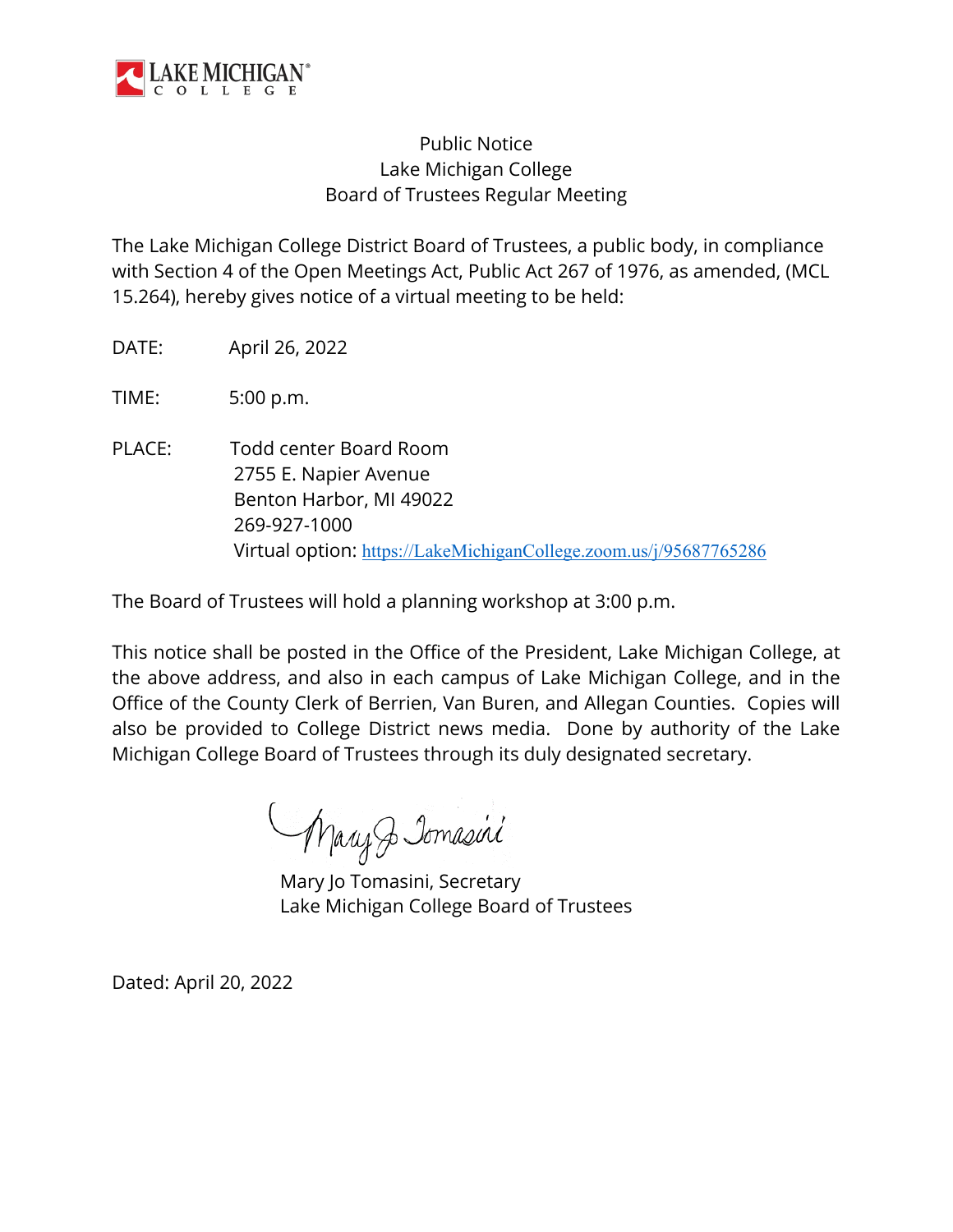

**Agenda**

Lake Michigan College Board of Trustees Regular Meeting Benton Harbor Campus Todd Center Virtual Option [https://LakeMichiganCollege.zoom.us/j/95687765286](https://lakemichigancollege.zoom.us/j/95687765286)

## April 26, 2022

<span id="page-1-0"></span>

| I.    | Call to Order                                         |  |  |
|-------|-------------------------------------------------------|--|--|
| II.   | Pledge of Allegiance                                  |  |  |
| III.  | Roll Call                                             |  |  |
| IV.   | Setting of the Agenda                                 |  |  |
| V.    | Minutes of the March 29, 2022 Board Meeting Committee |  |  |
| VI.   | Petitions and Communications from the Floor           |  |  |
| VII.  |                                                       |  |  |
| VIII. | <b>Department Reports</b>                             |  |  |
|       |                                                       |  |  |
|       | $\mathbf{i}$ .                                        |  |  |
|       |                                                       |  |  |
|       |                                                       |  |  |
|       | $\mathbf{i}$ .<br><b>Human Resources Report</b>       |  |  |
|       | ii.<br><b>March Financial Reports</b>                 |  |  |
| IX.   | <b>Old Business</b>                                   |  |  |
| X.    | New Business                                          |  |  |
|       |                                                       |  |  |
|       |                                                       |  |  |
|       |                                                       |  |  |